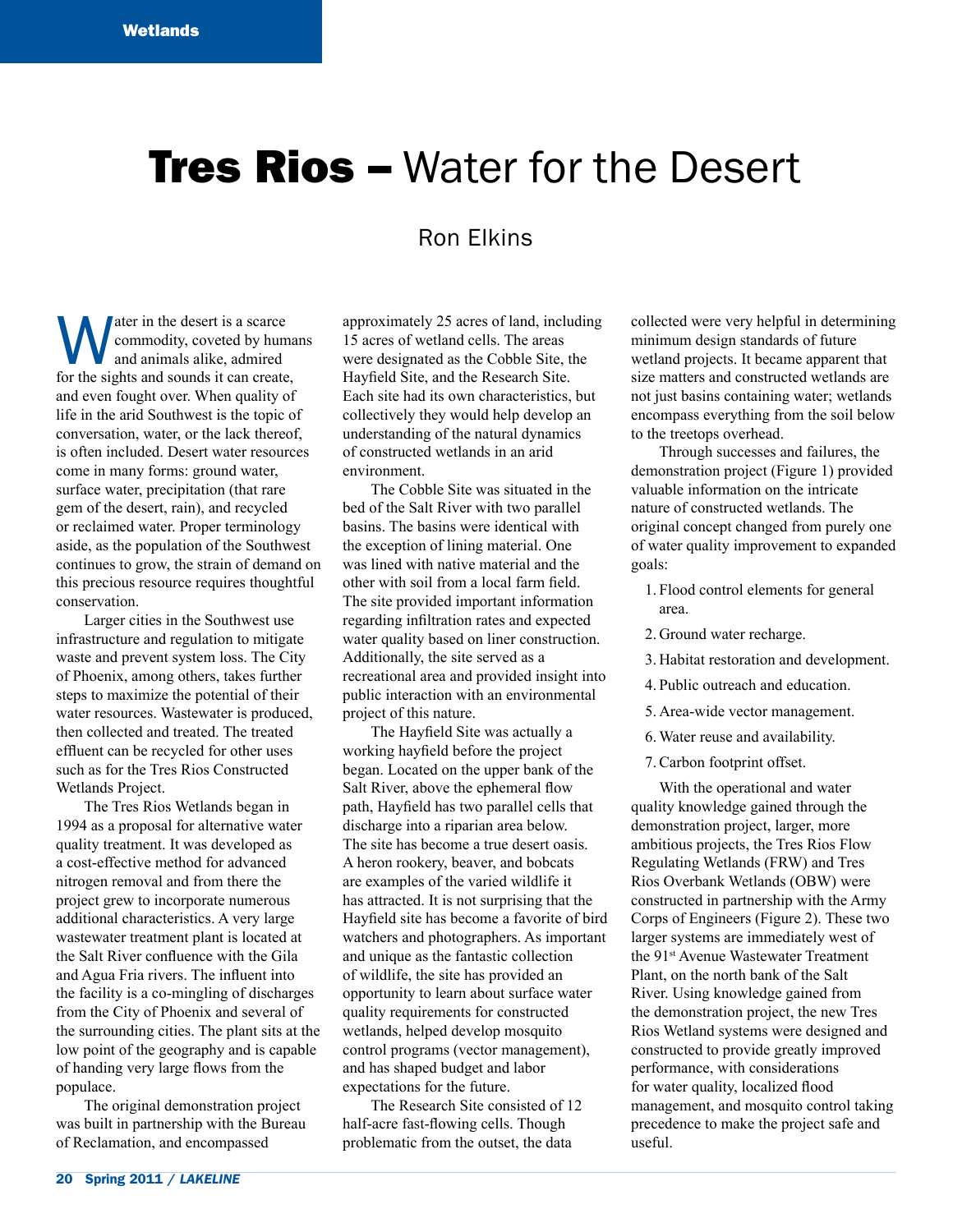

*Figure 1. Demonstration wetlands.*

#### Water Source

Influent for the project is supplied by discharge from one of the largest wastewater treatment facilities in the Southwest, the 91<sup>st</sup> Avenue Wastewater Treatment Plant (Figure 3). The plant has a treatment capacity up to 230 million gallons a day, with an average daily flow of 140 million gallons. The treatment plant is the starting point of the City's reclamation effort. It provides highly treated effluent that historically had been discharged directly into the Salt River corridor, creating a perennial flow for the Salt River to its confluence with the Gila and Agua Fria rivers. Now, a portion of the daily flow provides cooling water to a power generating plant; the remainder supports the wetlands and riparian area. Water leaving the wetlands makes its way into a canal system, providing irrigation for non-food crop production. The wetlands construction was completed and steady wastewater flow was introduced in the spring of 2010.

# Basin Design

The FRW incorporates two deepwater basins used for diurnal flow attenuation and three flow-regulating

cells for enhanced water treatment and habitat features. The OBW system has two long parallel cells, one an emergent marsh and riparian corridor setting, and the other, a desert tree forest with

grassland features. All portions of the project utilize vegetation native to the Sonoran Southwest, including Freemont cottonwood, Goodings willow, cattail, bulrush, giant and alkali sacaton grasses, mesquites, desert screwbean, and saltbush.

The two FRW deep-water basins have an approximate volume of 45 million gallons. Taking advantage of the diurnal flow patterns of the influent, water is stored in the cells and slowly discharged to the flow regulating cells using a computer control system. The discharge from these cells is monitored by pulse-Doppler flow meters as it makes it way through a set of discharge gates that provide feedback to the control system.

The three FRW flow regulating cells have a capacity of about 170 million gallons. The three cells are designed to have very tight level control functions of plus or minus one inch to help generate consistent water quality and achieve vector management requirements. Radar level sensors, pulse-Doppler flow meters, and effluent weir gate assemblies at the end of each of the three cells send information to the computer control system to maintain the tight water level tolerances.

Each of the three FRW cells has four separate islands that provide wildlife



*Figure 2. Tres Rios wetlands and vicinity.*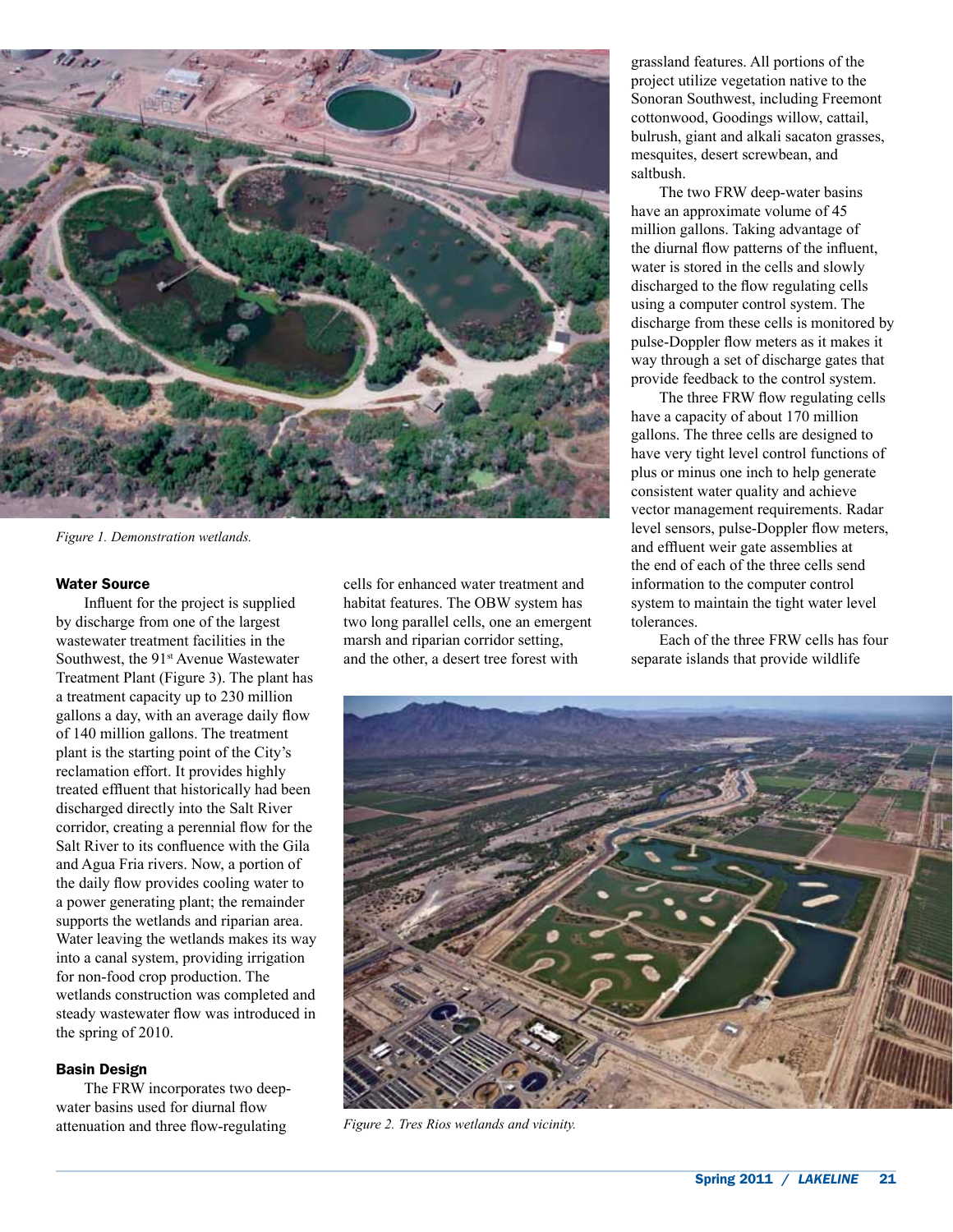

*Figure 3. City of Phoenix 91st Avenue Wastewater Treatment Plant.*

habitat and that can only be accessed by boat. These islands will be populated with large riparian trees to foster a soil-totreetop complete ecosystem. Bald eagles, bobcats, and beavers have already visited the wetland and greater species diversity is anticipated.

At the end of this system, a collection channel can discharge effluent to U.S. navigable waters by direct route to the Salt River or through OBW. A function of this wetland system is to provide public interaction and wildlife habitat development. Public amenities, such as park benches and trails will be included to provide a more intimate nature experience. The cells are very long and narrow, allowing good public interaction and ease of facility management.

#### Vector Management

It became very apparent early on in the demonstration project that mosquitoes were going to be a difficult adversary. Mosquitoes are resilient and highly adaptable. Eradicating them is difficult, usually unsuccessful, and environmentally disruptive to the food chain, particularly natural predators. Accordingly, an integrated vector management plan was developed that incorporated monitoring, the assimilatory capacity of the wetland (predator-prey relations), and use of environmentally friendly vector control agents to moderate mosquito numbers.

The FRW and OBW systems are designed to produce a well-regulated number of mosquito larvae to promote food chain development, while limiting the potential of adult mosquito production.

Multiple carbon dioxide traps are used to monitor adult mosquito densities and dipping is performed to identify areas of larvae presence. Numeric triggers are being established to signal when food chain dynamics require adjustment by addition of larvicide. The biological larvicides, *Bacillus thuringiensis israelensis* and *Bacillus sphaericus* are applied in a rotational schedule to reduce the development of genetic resistance. The mosquitofish, *Gambusia affinis* is used as a primary predator and has been introduced to work in concert with the larvicides.

#### Initial Water Quality

When evaluating the benefits of constructed wetland systems in terms of ecosystem stability and water quality improvement, the rate and degree of change need to be measured against that which a regional natural source could produce. Natural systems take considerable time to establish, ecologically balance, and thrive before producing measurable water quality improvement. Constructed wetlands are no different.

One of the water quality improvements desired is nitrogen removal. Wetland systems are robust nitrogen consumers that can yield beneficial results. Although Tres Rios FRW system is in its infancy, initial nitrogen results are encouraging (Figure 4). As the system matures, more biomass will be accumulated and make more carbon available for synthesis, both of which are crucial for nitrogen sequestration.

### Habitat Development

Creation and expansion of habitat is one of the most important benefits of a wetland, especially in an arid environment. The design specifications for the FRW and OBW have taken into account both successes and failures experienced in the demonstration project. Vegetation species, plant spacing, flow and depth regimes, open water zones, isolated islands, and routes for human access and maintenance were elements of the final design.

Several primary producers (macrophytic plants) and secondary consumers (fish) were introduced into the wetlands to create an accelerated communal system, based on the findings of the demonstration project. The remaining components of the food web were expected to find and colonize the site unassisted. Early evaluations indicated